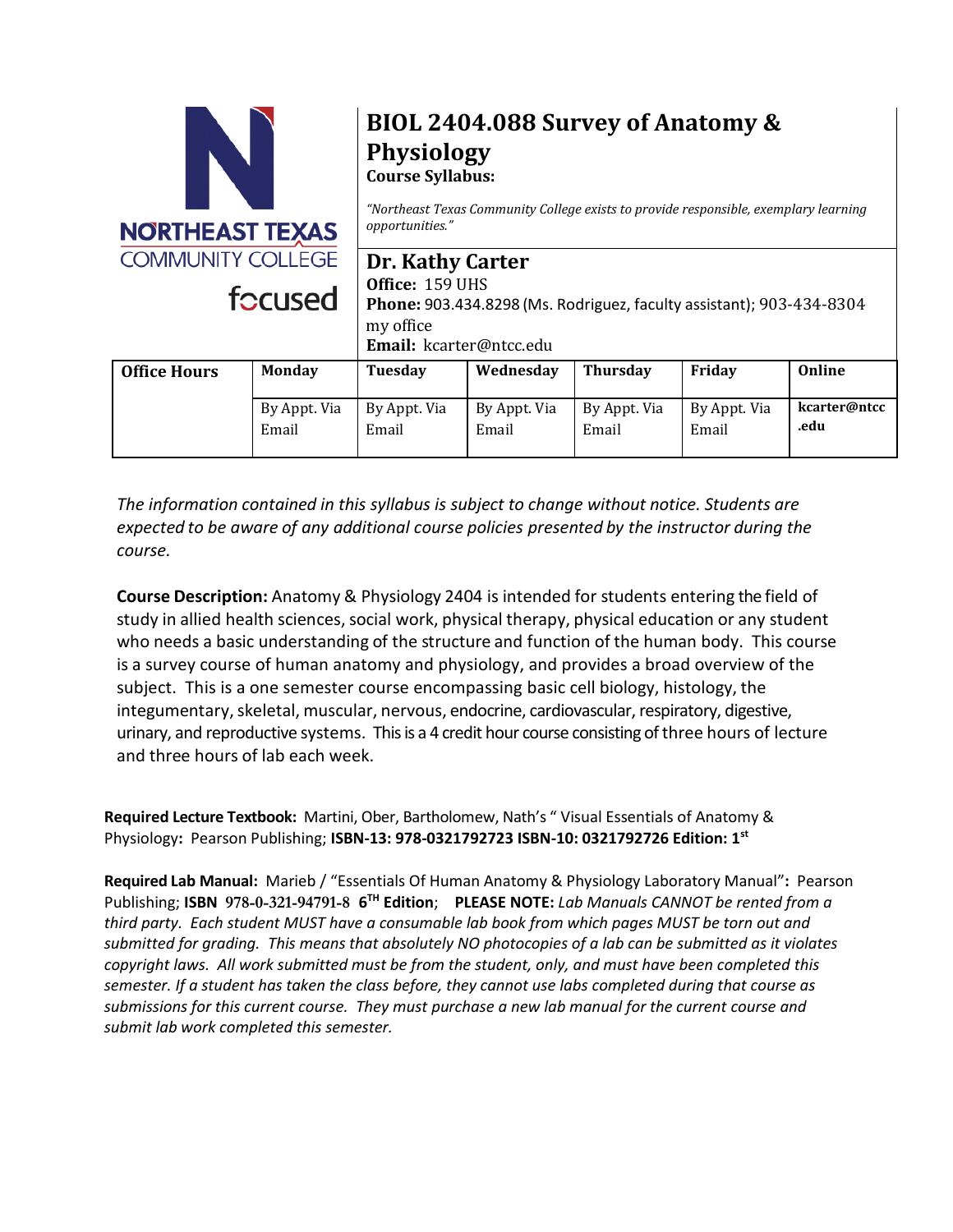#### **SURVEY OF A&P Student Learning Outcomes:**

Upon successful completion of this course, students will:

1. Use anatomical terminology to identify and describe locations of major organs of each system covered.

- 2. Explain interrelationships among cellular and organ functions in each system.
- 3. Describe the interdependency and interactions of the systems.
- 4. Explain contributions of organs and systems to the maintenance of homeostasis.
- 5. Identify causes and effects of homeostatic imbalances.
- 6. Describe modern technology and tools used to study anatomy and physiology.
- 7. Apply appropriate safety and ethical standards.
- 8. Locate and identify anatomical structures.
- 9. Communicate results of scientific investigations, analyze data and formulate conclusions.

10. Use critical thinking and scientific problem-solving skills, including, but not limited to, inferring, integrating, synthesizing, and summarizing, to make decisions, recommendations and predictions.

#### **EVALUATION: LECTURE GRADE = 75 %; LAB GRADE = 25%**

#### **LECTURE GRADE DETERMINATION:**

| FINAL EXAM (COMPREHENSIVE): | 20% |
|-----------------------------|-----|
| Lecture EXAM AVERAGE:       | 40% |
| HOMEWORK AVERAGE:           | 15% |

### **LABORATORY GRADE = 25% of Overall Course Grade Determined by:**

- 1. The **average of the LAB "EXERCISE REVIEW SHEET" (ERS) Assignments** for each Lab **= 40% of Total Lab Grade**
- 2. **Lab Practical Exams = 60% of Total Lab Grade**  The 2 Lab Practical Exams are "FILL IN THE BLANK/SHORT ANSWER."

#### **Respondus Lockdown Browser, Respondus Monitor, and Test Proctoring Requirements**

You will be using Respondus Lockdown Browser for all of your exams. You will use both Respondus Lockdown Browser and Respondus Monitor for the 4 lecture exams and Lab Practical Exam 1. In the **Start Here** folder in your Blackboard course you will find links to download the free software for both Respondus Lockdown Browser and Respondus Monitor. Respondus Lockdown Browser will take away your ability to open other programs, to print or to surf while taking an online exam through Blackboard. In addition to Respondus Lockdown Browser, you will also use Respondus Monitor to take the 4 Lecture Exams. You will need to use a computer that has a camera so that I can monitor you while you take these 4 exams.

#### **LECTURE EXAMS**

You will take 4 Lecture Exams, the average of which will count as 40% of your course grade. You will take these at home, using both Respondus Lockdown Browser and Respondus Monitor.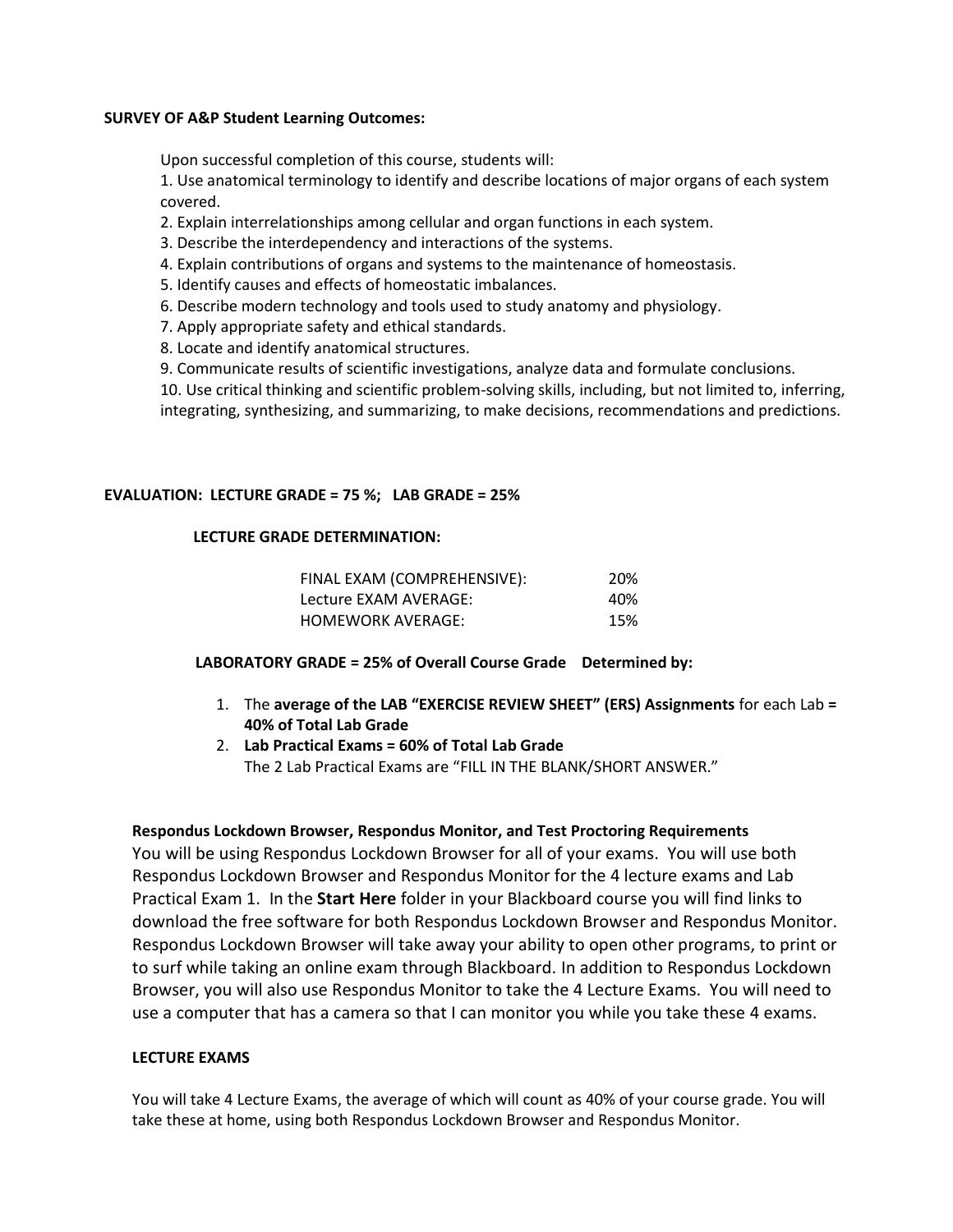#### **FINAL EXAM**

This is a proctored, comprehensive exam which must be taken at a proctored testing center during FINALS week, at a date and time to be determined. **To pass the course, you MUST take the FINAL EXAM.** The FINAL EXAM counts as 20% of your course grade. After you complete the FINAL EXAM, you will take LAB PRACTICAL EXAM 2 in the same "sitting" at the proctored exam site (see **LABORATORY** for specifics). PLEASE NOTE: You will need to check with your approved testing center for their hours of operation. I also strongly recommend that you reserve a day and time with them to take these exams. Testing centers are always busy during FINALS week and I don't want you to have to wait for a computer to become available. **There is no make-up exam for the FINAL EXAM or for Lab Practical Exam 2. If you miss these, you will have earned a zero for each exam unless you have an extremely good reason, which must be communicated to me no later than 24 hours after the availability date and time ends.** 

If you reside in the NTCC service area, you must take the FINAL EXAM (and, therefore, the Lab Practical Exam 2) on campus at the NTCC testing center on the main campus in Mount Pleasant, TX. The testing center is located in the Student Services Building and their phone numbers are 903-434-8273 and 903-434-8272. Please refer to their website [\(http://www.ntcc.edu/index.php?module=Pagesetter&func=viewpub&tid=23&pid=1\)](http://www.ntcc.edu/index.php?module=Pagesetter&func=viewpub&tid=23&pid=1) for their hours. Be aware that the NTCC Testing Center is a small space so a reservation is a good idea.

**If you do not reside in the NTCC service area**, you will need to make arrangements to take the FINAL EXAM and Lab Practical Exams 2 at your local community college or university testing center. With permission, I have allowed other proctored locations to be used. You will need to discuss this with me if you are not near a college or university testing center.

**Please provide the following information to me by midnight on Friday, September 8, 2017**: name of the college/university and it's campus testing center where you will be taking the proctored exams; the physical address of the institution's testing center; and the email address, phone number and name of the testing center head/contact person. Please contact the proposed testing center to make sure they will allow you to test there and to get an idea of their fees for this service prior to sending me the information. After you submit the above information, I will contact the center to verify the appropriateness of the location for approval and to provide them with the information they will need to facilitate your taking the exams. BioSig will provide your instructor with an independent report identifying the IP address of the computer and the internet provider of your proctored test.

## **PLEASE NOTE: ALL DUE DATE TIMES FOR ASSIGNMENTS (be they lab or lecture), EXAMS, ETC., ARE IN CENTRAL STANDARD TIME.**

| <b>WEEK</b> | TOPIC(S)                                                                                                                 |
|-------------|--------------------------------------------------------------------------------------------------------------------------|
| 1           | Chapter 1: Anatomical Terminology, Homeostasis, A&P Definitions                                                          |
| 2           | Chapter 3: Cells; Cell Structure, Organelles, Substance Transport In & Out of the<br>Cell, Cell Reproduction via Mitosis |

# **BIOL 2404.088 SURVEY COURSE LECTURE SCHEDULE FALL 2017**

(Dates/Order Subject to Change)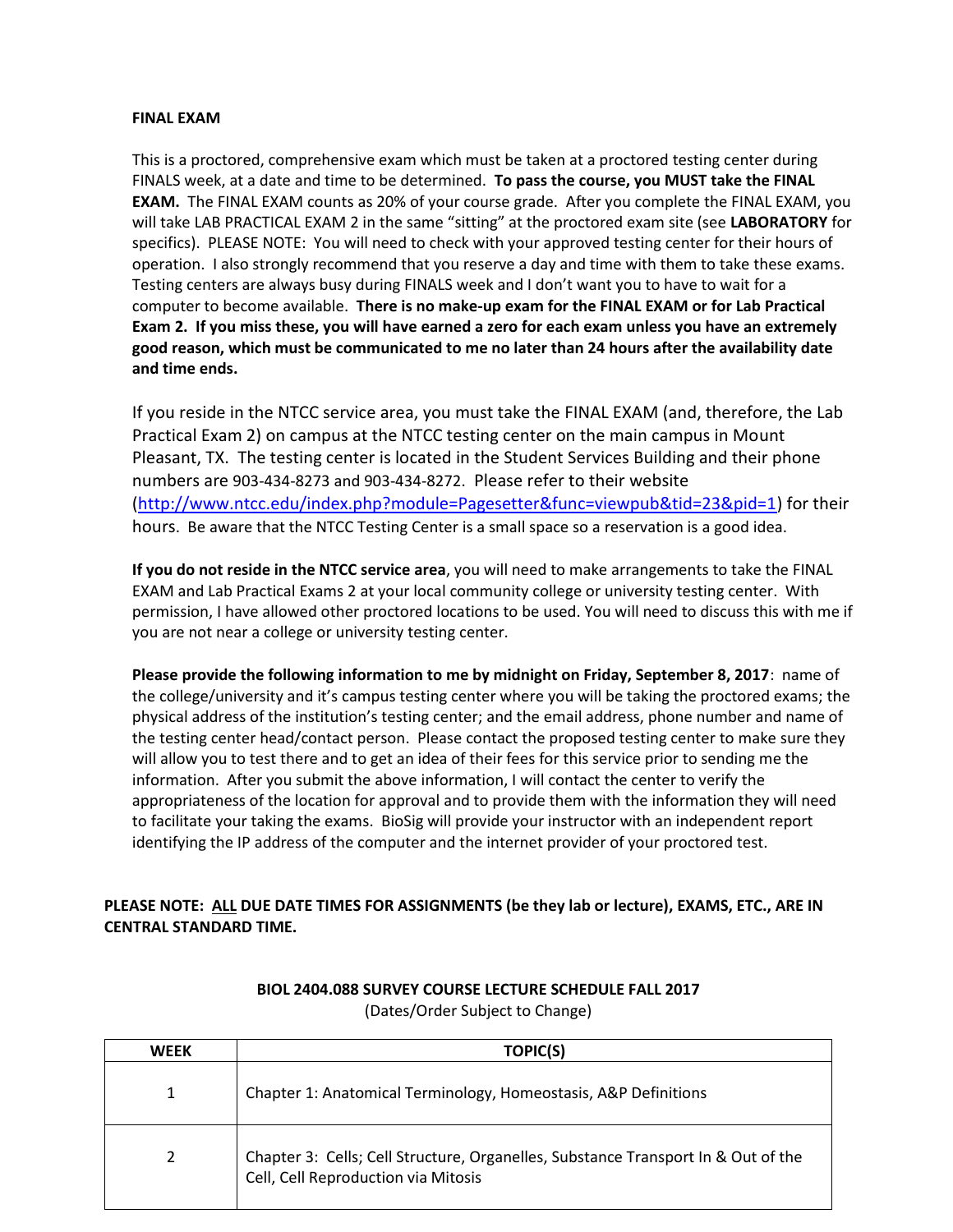| 3  | Chapter 4: The Integumentary System                                                                 |
|----|-----------------------------------------------------------------------------------------------------|
| 4  | Lecture Exam 1<br>Chapter 5: The Skeletal System                                                    |
| 5  | Chapter 6: The Muscular System                                                                      |
| 6  | Lecture Exam 2 (Skeletal & Muscular Systems)<br>Chapter 7: The Central Nervous System               |
| 7  | Chapter 8: The Peripheral Nervous System                                                            |
| 8  | Chapter 9: The Senses                                                                               |
| 9  | Chapter 10: The Endocrine System                                                                    |
| 10 | Lecture Exam 3 (Nervous System) & Lab Practical Exam 1<br>Chapter 11: Blood                         |
| 11 | Chapter 12: The Heart and Cardiovascular Function                                                   |
| 12 | Lecture Exam 4 (Endocrine, Blood, and Cardiovascular Systems)<br>Chapter 14: The Respiratory System |
| 13 | Chapter 15: The Digestive System                                                                    |
| 14 | Chapter 17: The Urinary System                                                                      |
| 15 | Chapter 18: The Reproductive System                                                                 |